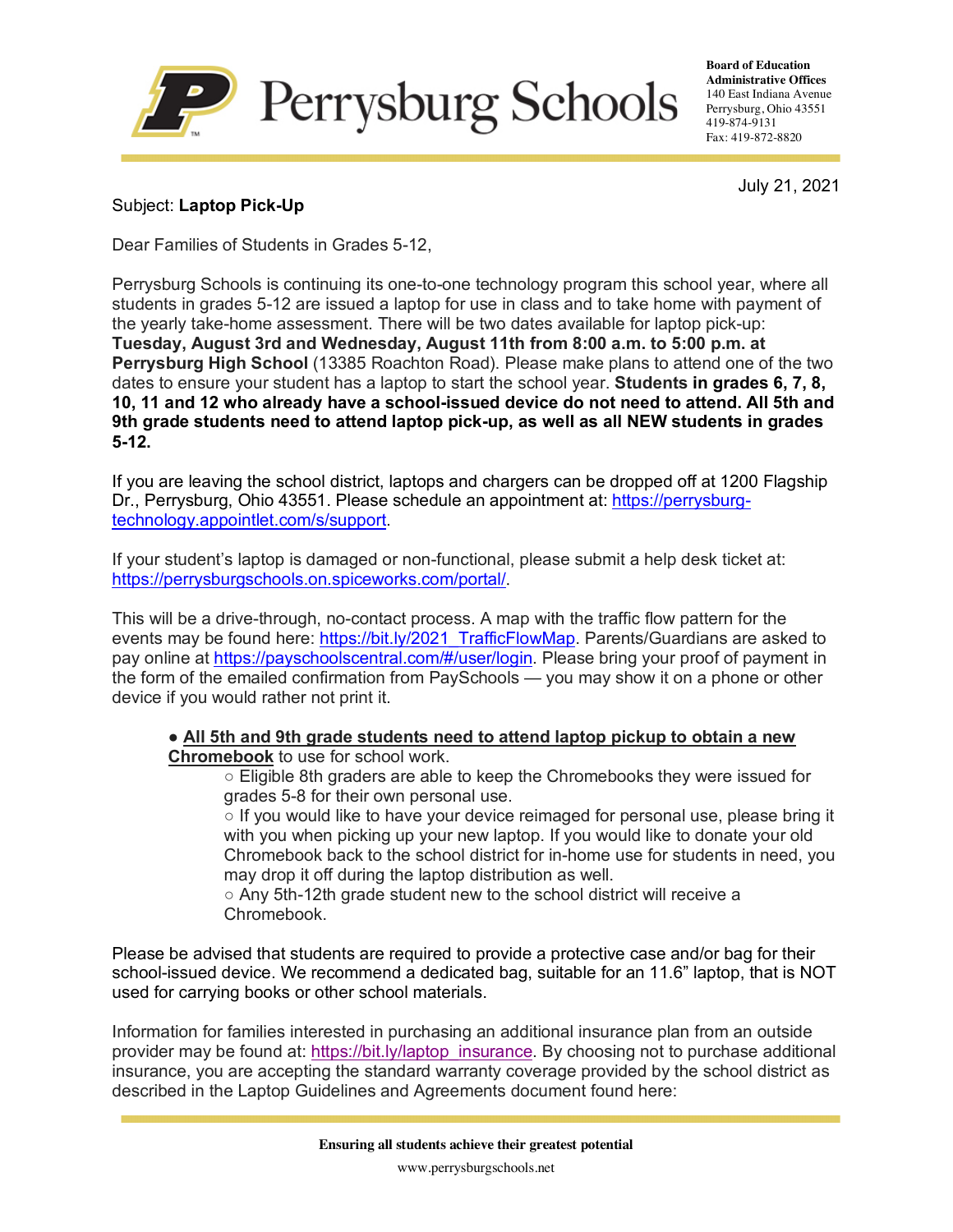https://bit.ly/laptopGuidelinesAgreements. If you would like to insure an older device that has not been enrolled previously, it will need to be inspected prior to enrollment. Inspections will be conducted by school building technicians after school is in session. Please have your student bring their device to the building's technology office to receive an enrollment code upon a successful inspection.

The annual assessment for a Chromebook is \$25. Fees and assessments will be available to be paid online on or after Monday, July 26, 2021. In order to make this process as efficient as possible, we strongly recommended that assessment fees be paid in advance via PaySchools or by credit card on the day of the event. If that is not an option for you, accommodations will be made for payment by cash or check but please expect that extra time will be required to process this method of payment. The yearly laptop assessment is separate from the insurance coverage being offered.

Below are the steps to register at PaySchools Central to make your online payment:

- 1. To register, please visit payschoolscentral.com and select the Register option below the Email and Password fields. The 9-digit Student ID Number is required to register: <<First Name>> - <<Student Id>>.
- 2. Once on the 'New User Registration' page, please fill out all required fields marked by a red asterisk. Be sure to check the User Agreement and click the box before selecting Register.
- 3. Once the registration has been submitted, a message will be delivered to your email account with a link to activate your account and set your password. This link is ONLY VALID FOR 30 MINUTES. If you do not activate the link within the allotted time, please return to payschoolscentral.com and use the Forgot Password link to request a new email.
- 4. You will then enter your email, password and confirm to complete registration.

Password Recovery for PaySchools

- 1. If you forget your password, please use the Forgot Password link on the login page.
- 2. Choose whether you would like to receive an email link or a text code to reset your password.

Add Payment Methods for PaySchools

- 1. To access payment methods, go to the User menu at the top right and click the dropdown.
- 2. Choose Manage Payment Methods, and then press the Add New Payment button.
- 3. Enter the payment type and nickname.
	- 1. For direct debit/ACH enter the account type, routing and account numbers.
	- 2. For Credit Card enter the credit card number, expiration date and the 3-digit card verification value (CVV) on the back of the card.
- 4. Read the Payment terms and conditions, check the box to acknowledge.
- 5. Press submit to add the account.

Please be advised that the online payment site is more suited for a laptop, but the PaySchools app is formatted for a mobile device.

Fee payments are handled individually by each school. Please refer questions regarding fees or fee payments to your school office. Please note that general fees, course fees and laptop assessments can be waived if your child is approved for the Free/Reduced Meal Program. The application form may be found at:

https://www.perrysburgschools.net/FreeorReducedPriceMealApplication.aspx. Paper copies